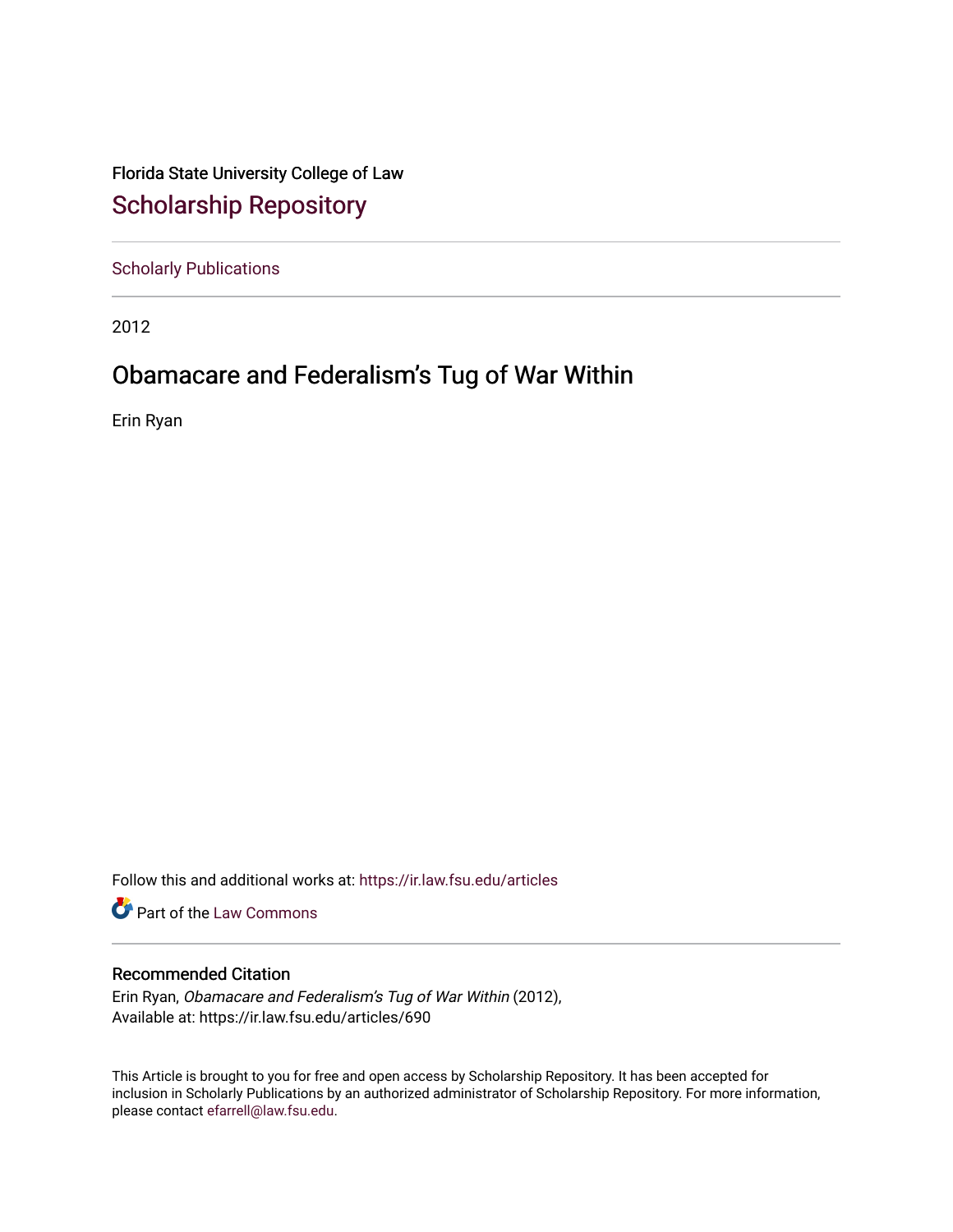## **Obamacare and Federalism's Tug of War Within**

## *--Erin Ryan*

This month, the Supreme Court will decide what some believe will be among the most important cases in the history of the institution.

In the "Obamacare" cases, the Court considers whether the Affordable Care Act ("ACA") exceeds the boundaries of federal authority under the various provisions of the Constitution that establish the relationship between local and national governance. Its response will determine the fate of Congress's efforts to grapple with the nation's health care crisis, and perhaps other legislative responses to wicked regulatory problems like climate governance or education policy. Whichever way the gavel falls, the decisions will likely impact the upcoming presidential and congressional elections, and some argue that they may significantly alter public faith in the Court itself. But from the constitutional perspective, they are important because they will speak directly to the interpretive problems of federalism that have ensnared the architects, practitioners, and scholars of American governance since the nation's first days.

Federalism is the Constitution's mechanism for dividing authority between the national and local levels. In a nutshell, it assesses which kinds of policy questions should be decided nationally yielding the same answer throughout the country—and which should be decided locally enabling different answers in different states. Accordingly, the basic inquiry in all federalism controversies is always the same: *who should get to decide?* Is it the state or federal government that should make these kinds of health policy choices? And just as important, especially in this case, is who gets to answer *that* question—the political branches or the judiciary? Should the Court defer to Congress's choices in enacting the ACA, or is it the responsibility of the Court to substitute its own judgment for the legislature's on such matters?

To understand the quandaries of American federalism, a little history might help. In the first attempt at structuring the fledgling United States, the drafters erred on the side of localized autonomy in the failed Articles of Confederation, which established a union of powerful states constrained by little centralized authority. But this format offered the new Americans inefficient resources for managing interjurisdictional governance problems like interstate commerce, border-crossing harms, or cooperative projects of infrastructure and defense. Learning from that mistake, the Constitution's architects sought a better balance—reserving broad authority to the states to regulate for public welfare while delegating a set of specific and open-ended powers to the federal government for resolving the collective action problems that confounded the states.

In service of this balance, the Constitution clearly delegates some responsibilities to one side or the other—for example, the federal government guarantees equal protection of the laws and regulates interstate commerce, while the states manage elections and regulate local land use. But between the easy extremes are realms of governance in which it's much harder to know what the Constitution really tells us about who should be in charge. Locally regulated land uses become entangled with the protection of navigable waterways that implicate interstate commerce and border-crossing environmental harms. Voting rights cases merge election management with equal protection concerns (e.g., *Bush v. Gore*). Health care providers are licensed at the state level, but health insurance creates a national market of the sort long regulated by Congress.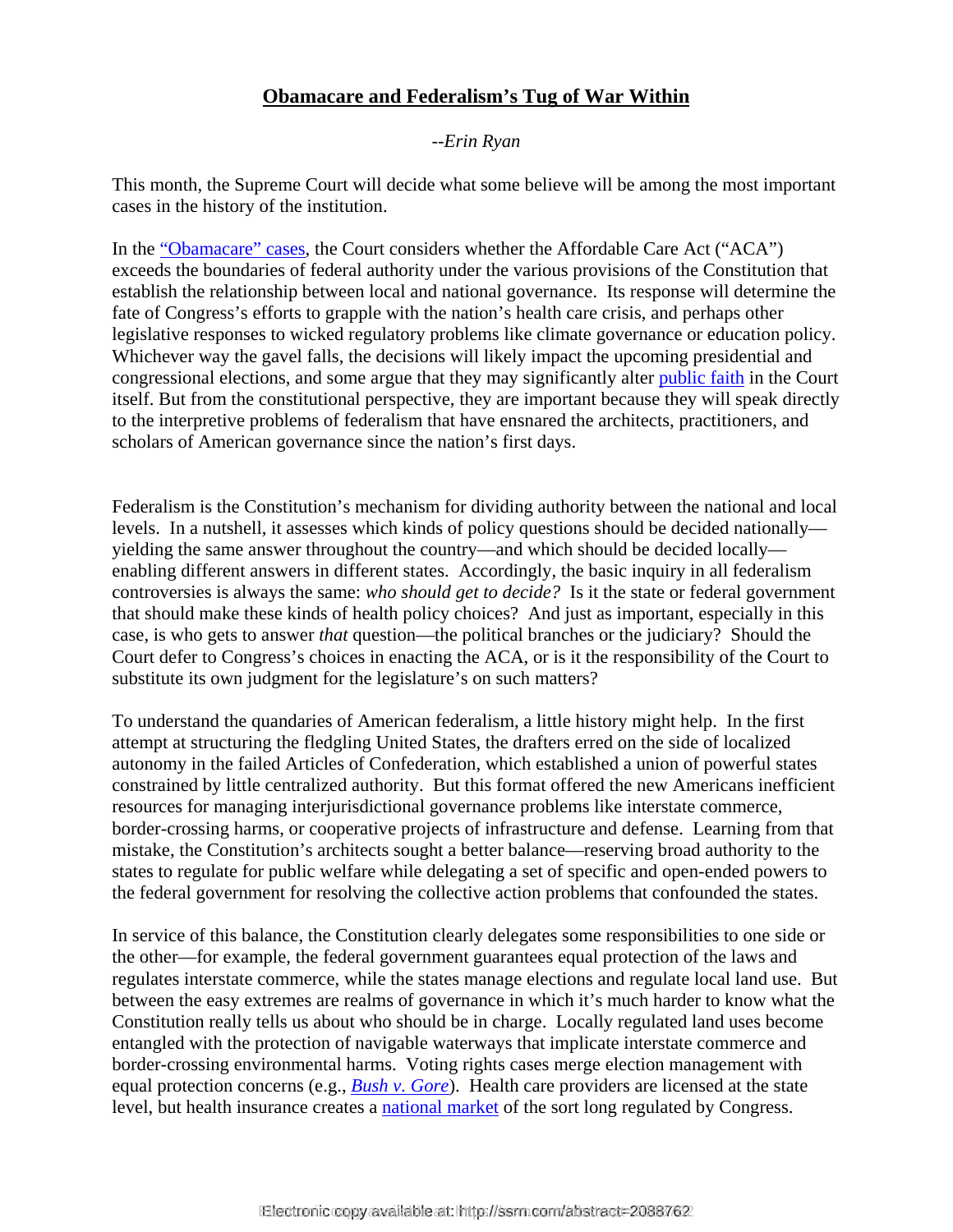As a result, the Constitution creates spheres of state and federal authority that are at once separated and overlapping, at least at the margins. The Constitution anticipates such overlap and provides management tools via the Supremacy Clause, which clarifies that legitimate federal law can always preempt conflicting state law. But even that isn't the end of the issue, as the feds often share regulatory space with the states even when preemption is clearly possible, especially when state and local government brings useful capacity to the regulatory table.

Throughout American history, the question that keeps coming up—and that hangs in the balance of the Obamacare cases—is just how *big* we should understand that marginal area of overlap to be. Is that gray area between more clearly exclusive areas of national and local prerogative as big as the ACA proponents contend, or as small as its detractors prefer? The Obamacare cases most directly ask how best to understand the appropriate bounds of federal power, but the flipside of that question—how to understand the bounds of appropriate state power—is also implicated. This is the issue that underlies the important preemption cases that also plague the Court, such as this Term's *Arizona v. United States* immigration-related case.

But here's the thing. The reason these issues get so complicated—and so controversial—is that the Constitution, beautiful as we may think it, usually doesn't resolve them. Indeed, the problem that pervades all federalism/preemption controversies is that the Constitution mandates but *incompletely describes* our system of dual sovereignty, in a way that forces those implementing it to rely on some external theory about what American federalism is for and how it should operate when applying its vague directives to actual controversies. And unsurprisingly, there are multiple competing theories, all consistent with those directives but pushing us in different directions.

Two have especially influenced the Court's notoriously vacillating approach to understanding federalism. The "dual federalism" approach prefers stricter separation between proper spheres of state and federal power, policed by judicially-enforced constraints that trump legislative determinations. For example, the Court followed dual federalism thinking when it rejected federal remedies under the Violence Against Women Act in *United States v. Morrison* in 2000, and if it follows that approach in the ACA cases, it would likely strike down Obamacare as the appropriate vindicator of appropriate limits on federal power. Dual federalism thinkers see federalism as a zero-sum game, in which any expansion of federal reach comes at the direct expense of state reach, and vice versa.

By contrast, the "cooperative federalism" approach rejects the zero-sum model and tolerates greater jurisdictional overlap. Cooperative federalism urges judicial deference to federalismsensitive policymaking, on grounds that "political safeguards" for federalism are already built into legislative decision-making by constitutional design, given that national representatives are elected at the state level. The Court has repeatedly relied on cooperative federalism thinking in upholding Congress's use of federal funds to bargain for shared regulatory jurisdiction over social programs like Social Security and Medicare, or the regulation of education and health care. If the Court follows that approach in the ACA cases, it might defer to the interpretive choices of the democratically-elected legislature in deciding an issue that falls through the cracks of more clearly articulated constitutional lines.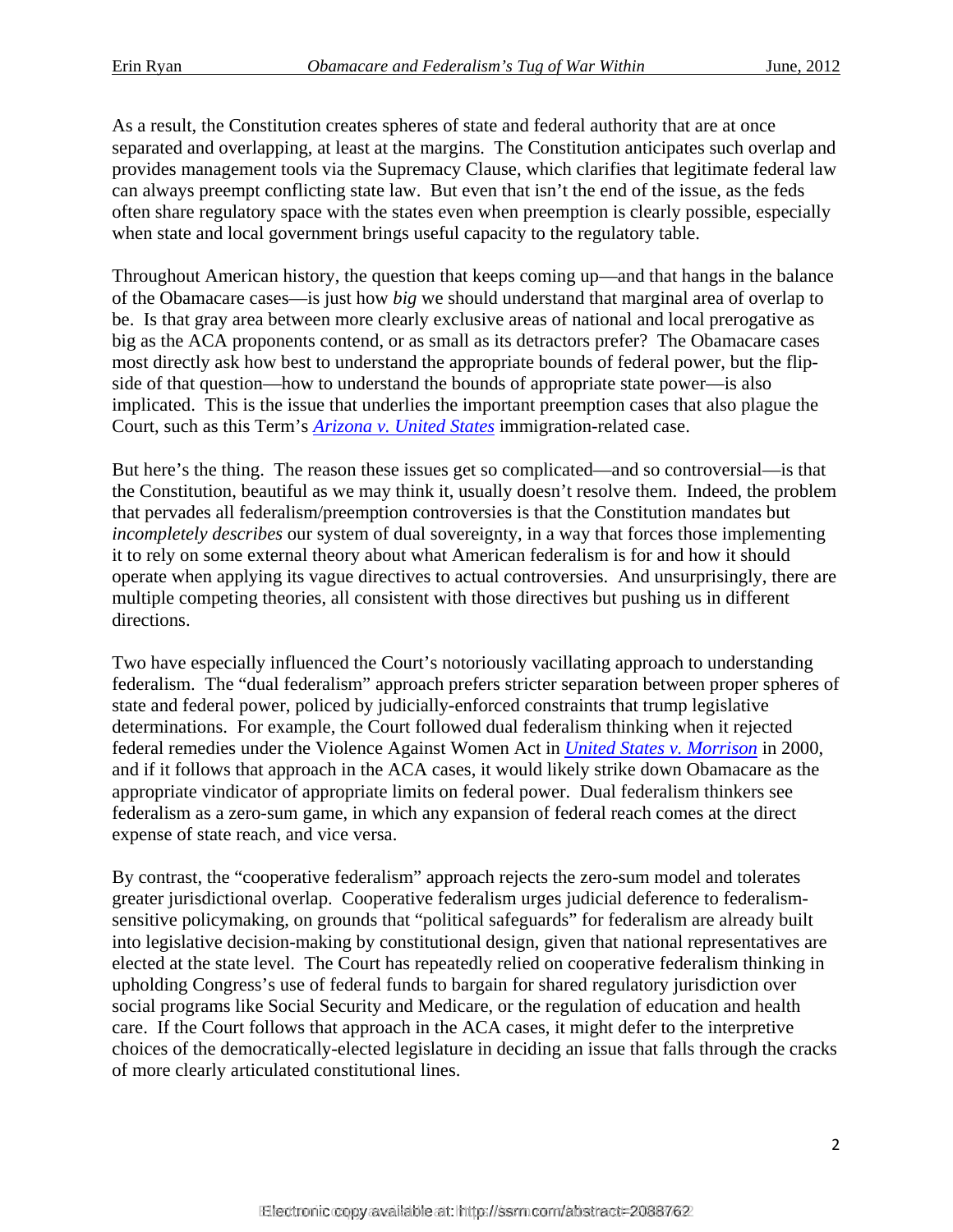The battle between these classic contenders of federalism theory was on full display during the ACA oral arguments. For example, the question most vexing Justice Kennedy about the individual mandate was that of federal limits. If the federal government can do this, he asked, then what *can't* it do? Does affirming a mandate like this one effectively eviscerate all determinable limits of federal power under the Commerce Clause or any other? Could Congress next order us to eat broccoli, for all the same reasons it can require us to buy health insurance? In this respect, he voiced the dual federalism perspective, suggesting that judicial safeguards might be necessary to police the boundaries of federal authority. (Begging the question: if it were the *state* government ordering us to eat broccoli, would that be okay?)

Donald Verrilli, the Solicitor General defending the ACA, replied from the cooperative federalism perspective that the effective limits on federal power were located in the democratic process itself. He argued that nobody can seriously imagine a congressional mandate to eat broccoli, because to the extent Americans believe this unreasonable, they will not elect representatives who would create it (and they will replace any who do). In other words, he answered with the political-safeguards refrain that Congress can reliably make gray area regulatory choices, because interpreting that zone of overlap is more amenable to legislative deliberation than bright-line judicial review. (So as long as the Congress that orders us to eat broccoli is duly elected, federalism is satisfied?)

This moment of Supreme Court dialog, reiterating a conversation hallowed by centuries of repetition, reveals the rabbit-hole in which federalism debates have languished for too long stuck between the dual and cooperative federalism alternatives of jurisdictional separation or overlap, and judicial or legislative interpretive hegemony. The dual federalism approach imagines that the very purpose of federalism is to draw lines between state and federal power (no matter how arbitrary they may be in the gray area), and credits the judiciary as best-poised to interpret such bright-line constitutional crystals. The cooperative federalism approach better understands the unavoidable mud of jurisdictional overlap and appropriately credits political safeguards in circumstances where judicial review is unworkable—but itself lacks a satisfying theoretical answer to the question of who should decide. And neither approach gives us the tools we really need to evaluate the broccoli law, or any other.

A better approach to resolving federalism controversies like Obamacare frames the "who decides" question as neither a quest for bright-line boundaries nor pure faith in the political process, but as an examination of how the challenged governance relates to the values that underlie American federalism in the first place.

Americans invented federalism to help us actualize a set of good-governance goals in operation of the new union. We created checks and balances between local and national power to protect individuals against governmental overreaching or abdication on either side. Federalism fosters local autonomy and interjurisdictional competition, and we hope it will promote governmental accountability that enhances democratic participation throughout the jurisdictional spectrum. Federalism facilitates the problem-solving synergies that arise between the separate strengths of local and national governance for dealing with different parts of interjurisdictional problems. On balance, if governance advances these values, then it is consistent with the Constitution's federalism directives. If it detracts from them, we have a problem.

Electronic copy available at: https://ssrn.com/abstract=2088762